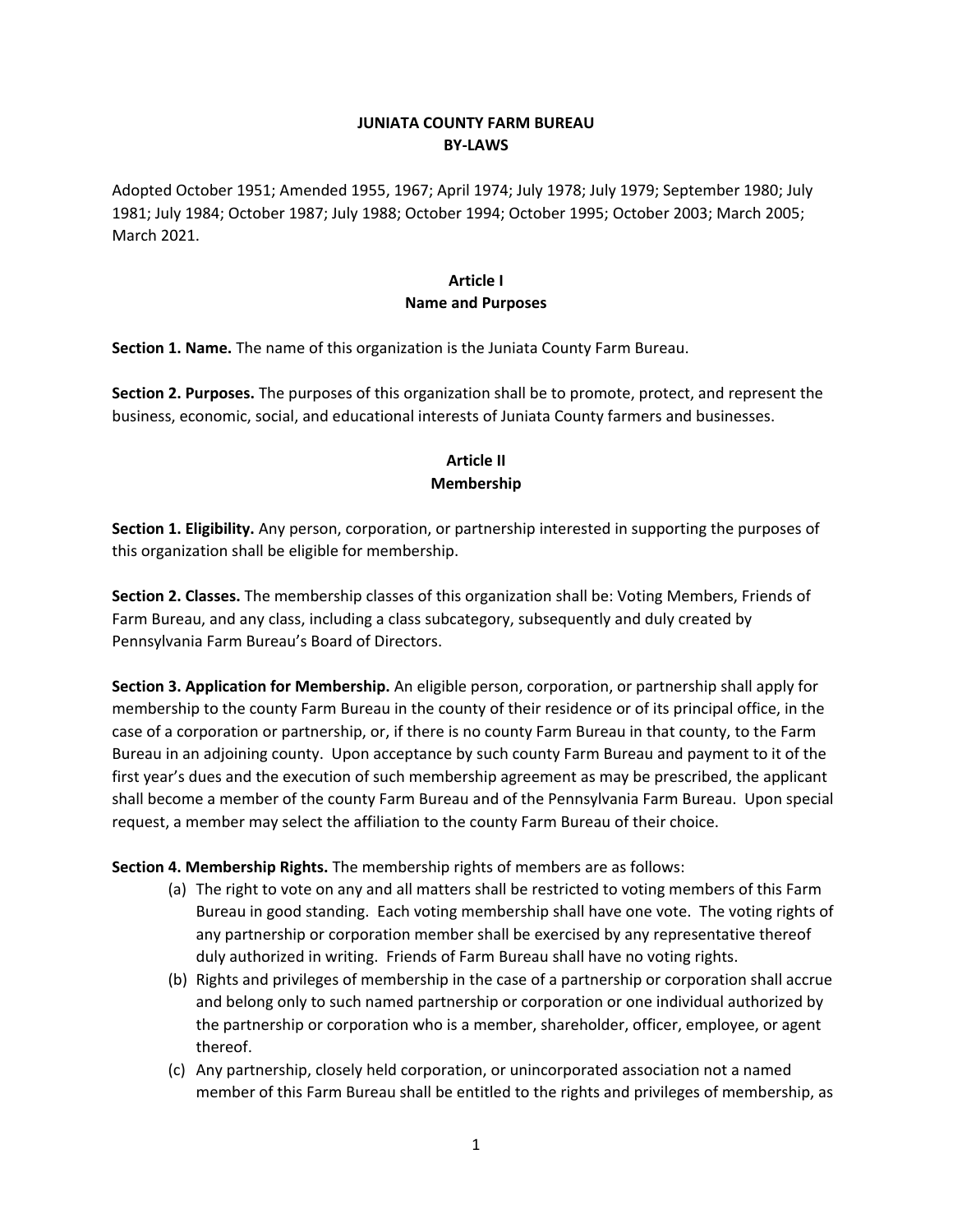determined by the Board, except the right to vote, if all the individual members of such partnership, closely held corporation, or unincorporated association are members of this Farm Bureau in good standing in their individual capacities.

(d) A dependent member of the family household of a natural person, who is a member of this Farm Bureau, shall be entitled to the rights and privileges of the respective membership except the right to vote or hold office. The Board of Directors may determine from time to time under what circumstances an individual may be deemed to be a dependent member of the household.

**Section 5. Joint Membership.** Two or more persons, partnerships, or corporations, or any combination thereof, shall not be accepted as members of this Farm Bureau upon a single membership agreement.

**Section 6. Relations with Pennsylvania Farm Bureau.** This Farm Bureau shall enter into a Cooperative Agreement with the Pennsylvania Farm Bureau for the purposes of coordinating the activities of their respective officers and personnel within their respective fields of endeavor to the end that sound and effective national and state legislation may be adopted and administered; that proper and satisfactory public relations and services may be developed and sustained; that desired cooperative marketing and distribution may be organized, fostered, and supported; and that proper publicity in respect to all of such activities may be made available to members and others.

This Farm Bureau shall unite with the Pennsylvania Farm Bureau in a joint membership arrangement for its members, wherein each member of this Farm Bureau shall also become a member in the Pennsylvania Farm Bureau with the obligation attaching thereto and the rights and privileges of membership therein. During the existence of any such joint membership agreement, this Farm Bureau shall not admit to membership any person who is not or does not concurrently become a member of the Pennsylvania Farm Bureau.

**Section 7. Dues.** The joint annual dues of this county Farm Bureau and in the Pennsylvania Farm Bureau and in the American Farm Bureau Federation shall be based on the membership class, as outlined below, payable in advance to this county Farm Bureau of the Pennsylvania Farm Bureau and the American Farm Bureau Federation. The distribution of joint dues shall be as follows:

- a. Voting Member: \$100
	- a. County share: \$20.00
	- b. Pennsylvania Farm Bureau share: \$70.15
	- c. American Farm Bureau Federation share: \$5.00
	- d. Accidental Death and Dismemberment Insurance (AD&D): \$1.85
	- e. Farm Bureau Publication: \$3.00
- b. Friend of Farm Bureau Member: \$75
	- a. County share: \$30.00
	- b. Pennsylvania Farm Bureau share: \$37.00
	- c. American Farm Bureau Federation share: \$5.00
	- d. Farm Bureau Publication: \$3.00
- c. Subsequent member class or class subcategory created by the Pennsylvania Farm Bureau Board of Directors, as determined by the county Board of Directors.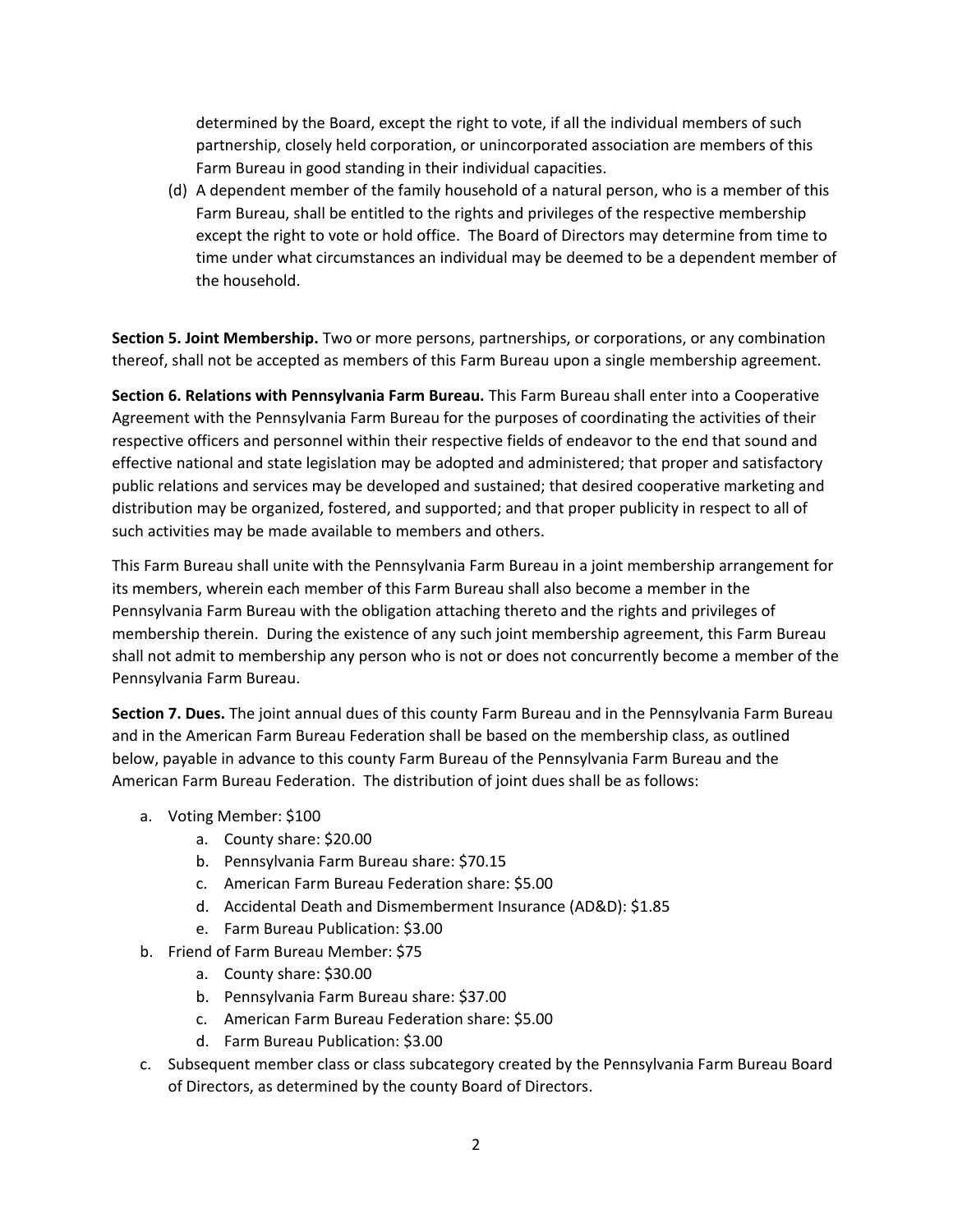**Section 8. Membership in Good Standing.** A member of this Farm Bureau shall be deemed in good standing if such membership is free from dues delinquency and not otherwise terminated, canceled or in default on the date as to which the question of good standing is determined. Membership shall be deemed free from dues delinquency if the annual dues have been paid in advance of January 1 of the effective year. However, any definition of membership in good standing duly adopted and promulgated at any annual meeting of the Pennsylvania Farm Bureau shall be and become the definition of membership in good standing of this Farm Bureau.

The foregoing rule shall also pertain where the matter of membership in good standing in the Farm Bureau is the basis for fixing a right to or a privilege of membership in any associated, affiliated, or subsidiary organization of the Farm Bureau, the Secretary of the Farm Bureau shall certify to the organization making such request a list of members of this Farm Bureau who were in good standing as of the date specified in such request.

**Section 9. Meetings.** The annual meeting of members shall be held in the Fall of each year, the date and place to be selected by the Board of Directors. Special meetings of members may be called by the President or by two-thirds (2/3) vote of the duly elected Board of Directors, and shall be called by the President upon written request signed by one-fourth (1/4) of the Members.

**Section 10. Notice.** Notice of meetings of members and of all matters concerning this Farm Bureau shall be deemed to have been duly given if notice thereof in writing has been placed in the mail, postage prepaid, addressed to the last known post office address of the member, email to a member's last known address, or, if notice thereof has been printed in the official publication of this Farm Bureau or the official publication of Pennsylvania Farm Bureau circulated among its members in good standing. Notice of meetings of members shall be given not less than ten (10) nor more than thirty (30) days previous to such meeting.

**Section 11. Voting.** Members of this Farm Bureau in good standing shall be entitled to vote at any regular or special meeting of Members of this Farm Bureau. At any such meeting such members may take part and vote by means agreed upon by the Board of Directors prior to the meeting. Each membership shall have one vote.

**Section 12. Privileges of the Floor.** Members of this Farm Bureau in good standing shall be entitled to the privileges of the floor, subject to the rules governing the meeting.

**Section 13. Quorum.** Twenty (20) of the voting members in good standing shall constitute a quorum for the transaction of any and all business at any annual or special meeting, and the favorable vote of a majority of such members present in quorum shall be necessary for the determination of any matter, except that a lesser number may adjourn from time to time.

**Section 14. Presiding Officer.** The President, if present, shall preside at all meetings of the members of this Farm Bureau. In the President's absence the next officer in due order who may be present shall preside and for such purpose the order of officers shall be as follows: President, Vice-President, 2<sup>nd</sup> Vice-President, Treasurer, and Secretary.

**Section 15. Election of Directors.** At the first meeting of members, and each annual meeting of members thereafter, a Board of Directors shall be elected to serve until their successors are duly elected and qualified. All elections for directors shall be by ballot made by means agreed upon by the Board of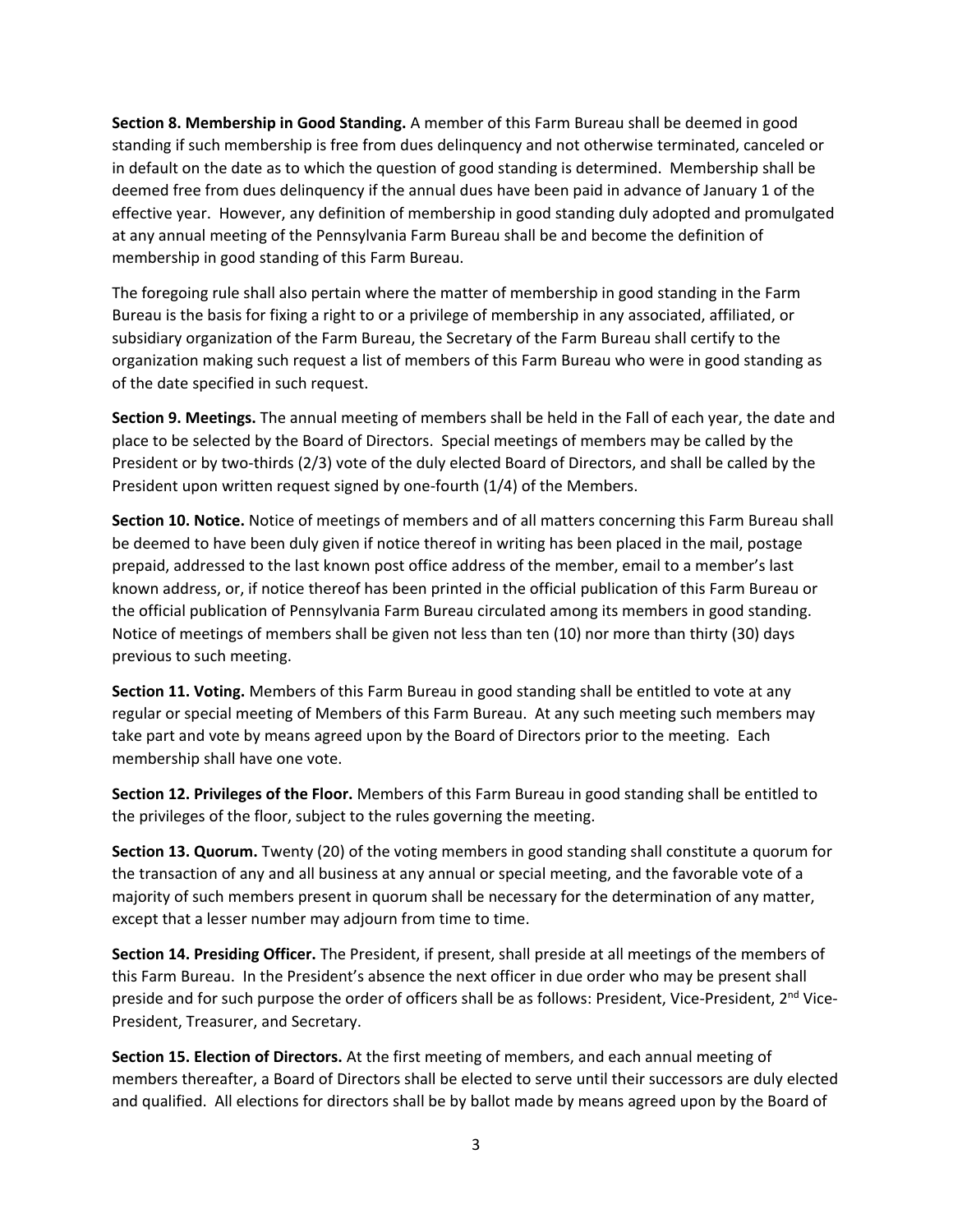Directors prior to the meeting, unless this rule is waived by unanimous consent of all Members present in person.

**Section 16. Election of Pennsylvania Farm Bureau Delegates.** In connection with the annual meeting of this Farm Bureau due notice thereof having been given, one or more delegates shall be elected from and by the members in good standing to represent the members of this Farm Bureau within the county of this Farm Bureau, or the members present in such meeting may provide that such delegates shall be elected by the Board of Directors of this Farm Bureau, as provided in the By-Laws of said Farm Bureau. The number, qualifications, term of office, powers, duties, and voting power of such delegates shall conform to the By-Laws of the Pennsylvania Farm Bureau. A member may be considered for selection as a delegate when said member is or was actively engaged in the production of agricultural products. This includes lessees and tenants of land used for this production of such products and lessors and landlords who receive as rent, either in kind or in cash, all or part of the crop raised on the leased or rented premises.

#### **Article III Board of Directors**

**Section 1. Number and Authority.** The business and property of this Farm Bureau shall be managed and controlled by a Board of Directors of nine (9) elected members. Directors shall hold office for a term of three (3) years and until their successors are elected and qualified. The number of directors may be increased at any duly notified meeting.

**Section 2. Election of Directors.** Each director shall be elected for a three-year term. Three members shall be elected to directorship each year. Composition of the Board shall be such that there shall be three (3) Directors elected from each of three (3) Regions of the county. The Regions shall be defined as follows:

Region 1 – Lack, Tuscarora, Spruce Hill, Turbett, and Beale Townships

Region 2 – Milford, Fermanagh, Walker, and Delaware Townships

Region 3 – Fayette, Monroe, Greenwood, and Susquehanna Townships

In 2006, the composition of the Board of Directors shall be as follows: in each of the three (3) Regions, the 1<sup>st</sup> and 2<sup>nd</sup> year Directors shall continue their terms. Three (3) Directors shall be elected, one from each Region, to replace the three (3) Directors who have completed their three-year terms. In subsequent years, a nominating committee shall seek nominations to elect a replacement for the  $3<sup>rd</sup>$ year Director in each Region.

**Section 3. Qualifications.** The members of the Board of Directors, including the President, Vice President, and 2<sup>nd</sup> Vice President, must be voting members of this Farm Bureau in good standing who: (1) are actively engaged in the production of agricultural products, (2) were actively engaged in the production of agricultural products, or (3) who provide support services vital to the agricultural industry. The term "were actively engaged in the production of agricultural products" shall mean a person who devoted a substantial portion of their life to farming. In no event may a person whose interest may be in conflict with the interest of the Farm Bureau by reason of their employment, representation or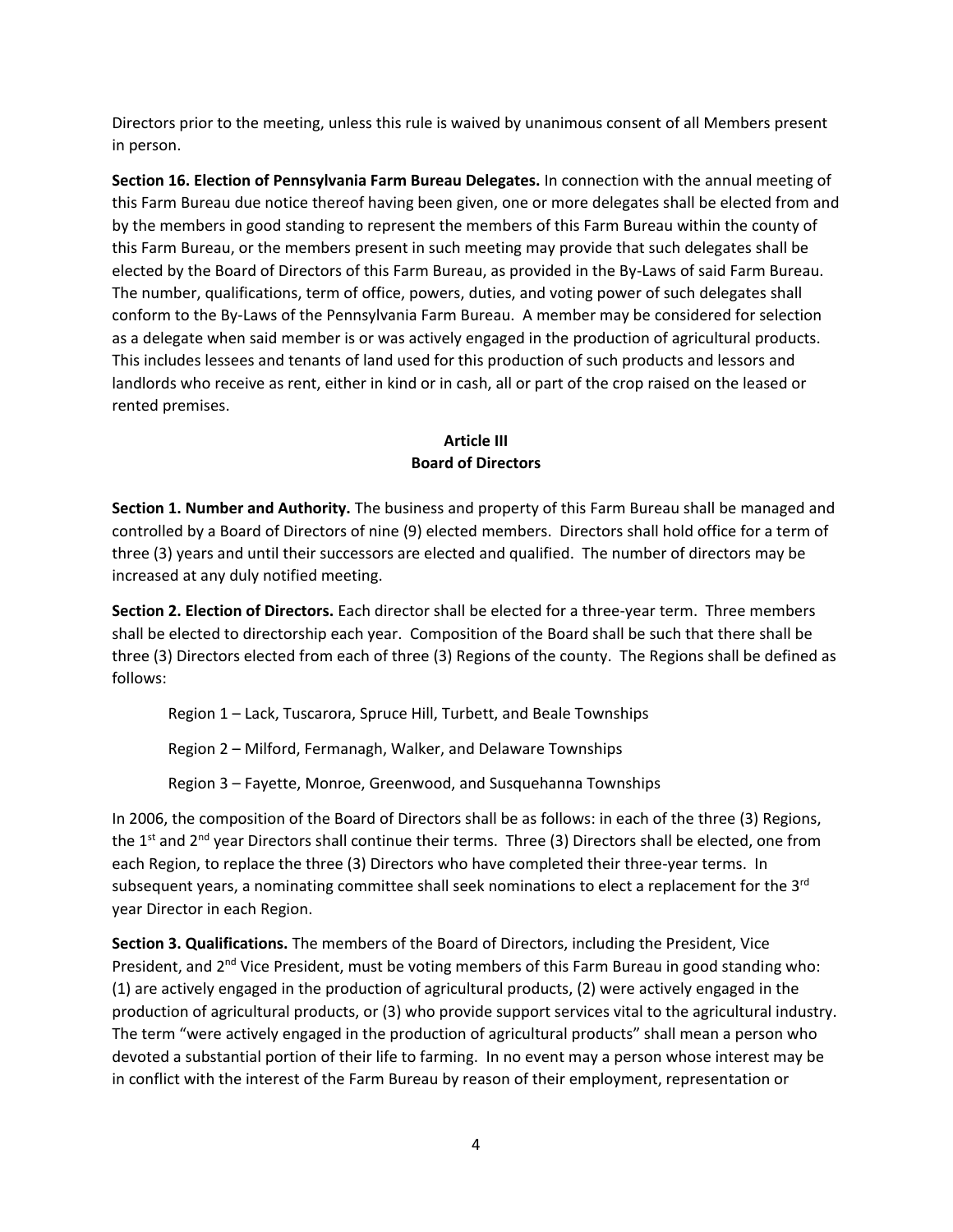contractual relationship with it or an affiliated company or association be eligible to serve in such capacity.

**Section 4. Meetings.** The Board of Directors shall meet as soon as practicable after the annual meeting of this Farm Bureau, for the election of officers of this Farm Bureau and for the transaction of any other business. Such Board shall meet in regular session as often as may be necessary, to conduct the business of this Farm Bureau. The regular meeting of such Board shall be held on such dates and at such time and place as may be fixed by the Board of Directors. Special meetings may be called by the President or by the Secretary upon request in writing signed by one-third (1/3) of the entire number of directors. Notice of meetings shall be given in such manner as the Board may from time to time determine.

**Section 5. Quorum.** A majority of the members of the Board of Directors shall constitute a quorum for the transaction of all business of this Farm Bureau. A minority of the members of the Board present at any meeting may, in the absence of a quorum, adjourn to a later date.

**Section 6. Failure to Attend Meetings.** Failure to attend at least one-third (1/3) of either regular or special meetings of the Board within a yearly period on the part of a member of the Board of Directors may, in itself, be deemed sufficient cause, at the discretion of the Board, to remove any such member from office and declare a vacancy but such action shall be by vote of three-fourths (3/4) of the entire number of the duly elected members of the Board of Directors.

**Section 7. Vacancy.** In case of any vacancies in the Board of Directors or officers through death, resignation, disqualification, or otherwise, the remaining members of the Board of Directors, though less than a quorum, may elect a successor, having the qualifications herein prescribed for directors, to hold office of the director or officer whose place shall be vacant.

**Section 8. Cooperative Relations.** The Board of Directors shall have authority and may establish and maintain cooperative relations with any Department, Bureau, Board, Division, or Agency of the United States Government or agency of any political subdivision thereof. This Farm Bureau, in addition to becoming affiliated with the Pennsylvania Farm Bureau and with the American Farm Bureau Federation, shall also cooperate to the fullest possible extent with its respective County Agricultural Extension and Local and State Granges within the State of Pennsylvania and with such other organizations within the State which are seeking to advance the welfare of farmers.

#### **Article IV Executive Committee**

**Section 1. Appointments.** The Executive Committee shall be the President, the Vice-President, the 2<sup>nd</sup> Vice-President, and one other Board member appointed by the Board of Directors to serve upon such committee for one year or until the appointment of, and acceptance of such appointment by their duly qualified successors. The Secretary of this Farm Bureau shall be a member, ex-officio, of the committee. Any member of the Executive Committee may at any time be removed by the Board of Directors by a majority vote and by like vote the Board of Directors may fill all vacancies in the Executive Committee.

**Section 2. Authority.** The Executive Committee shall exercise such powers as may be delegated to it by the Board of Directors in the intervals between meetings of the Board of Directors and shall report their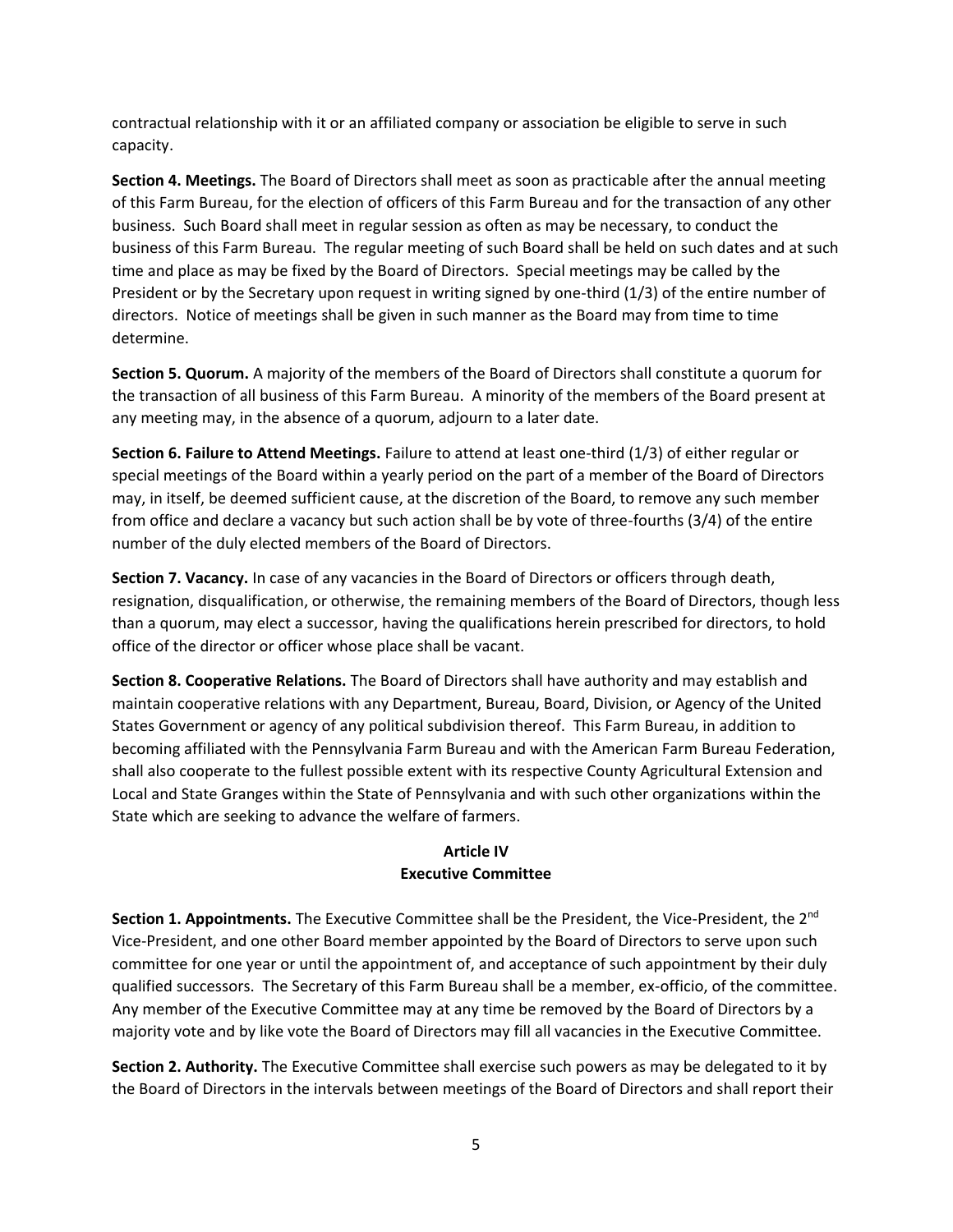action at each meeting of the Board. Full minutes of all meetings of the Executive Committee shall be kept and submitted to the Board of Directors.

**Section 3. Quorum and Procedure.** Subject to any regulation prescribed by the Board of Directors, the Executive Committee shall fix its own rules of procedure. The presence of a majority of the members of the Executive Committee shall be necessary to constitute a quorum.

## **Article V Officers**

**Section 1. Officers.** Officers of this Farm Bureau shall be a President, Vice-President, 2<sup>nd</sup> Vice-President, Secretary, and Treasurer. They shall be elected by the Board of Directors. The President, Vice-President, and 2<sup>nd</sup> Vice-President shall be elected from within the membership of such Board.

**Section 2. Qualifications.** The President, Vice-President, 2nd Vice-President, Secretary, and Treasurer must be voting members of this Farm Bureau in good standing.

**Section 3. President.** The President shall be the Chief Executive Officer of this Farm Bureau. The President shall preside at all meetings of its members, and at all meetings of the Board of Directors and of the Executive Committee. The President shall have general charge of the business of this Farm Bureau, subject to the control of the Board of Directors or Executive Committee.

**Section 4. Vice-President.** The Vice-President shall, in the absence of the President, exercise the powers and perform the duties of the President. Otherwise, the Vice-President shall have and perform such duties as may be assigned to the Vice-President by the President or by the Board of Directors.

**Section 5. 2nd Vice-President.** The 2nd Vice-President shall, in the absence of the Vice-President, exercise the powers and perform the duties of the Vice-President. Otherwise, the 2<sup>nd</sup> Vice-President shall have such powers and perform such duties as may be assigned by the President or by the Board of Directors.

**Section 6. Secretary.** The Secretary shall keep minutes of the meetings of Members, of the meetings of the Board of Directors, and of the meetings of the Executive Committee and shall record all action of this Farm Bureau, the Board of Directors, and the Executive Committee in a book or books to be kept for that purpose. The Secretary shall attend to the giving of all notices required to be given. In addition, the Secretary shall perform all duties incident to the office of Secretary, subject to the control of the Board of Directors.

**Section 7. Treasurer.** The Treasurer shall keep a full and accurate account of receipts and disbursements and deposit all money, checks, and other obligations to the credit of this Farm Bureau in such depository or depositions as may be designated by the Board of Directors or Executive Committee; shall disburse the funds of this Farm Bureau as ordered by the Board of Directors, or the Executive Committee; taking proper vouchers for such disbursements; shall render a statement of account and transactions whenever required by the Board of Directors or Executive Committee, and shall make a complete annual statement before each annual meeting of this Farm Bureau, which shall be verified by a qualified auditor, to be selected by the Board of Directors; and generally shall perform all the duties incident to the position of Treasurer, subject to the control of the Board of Directors.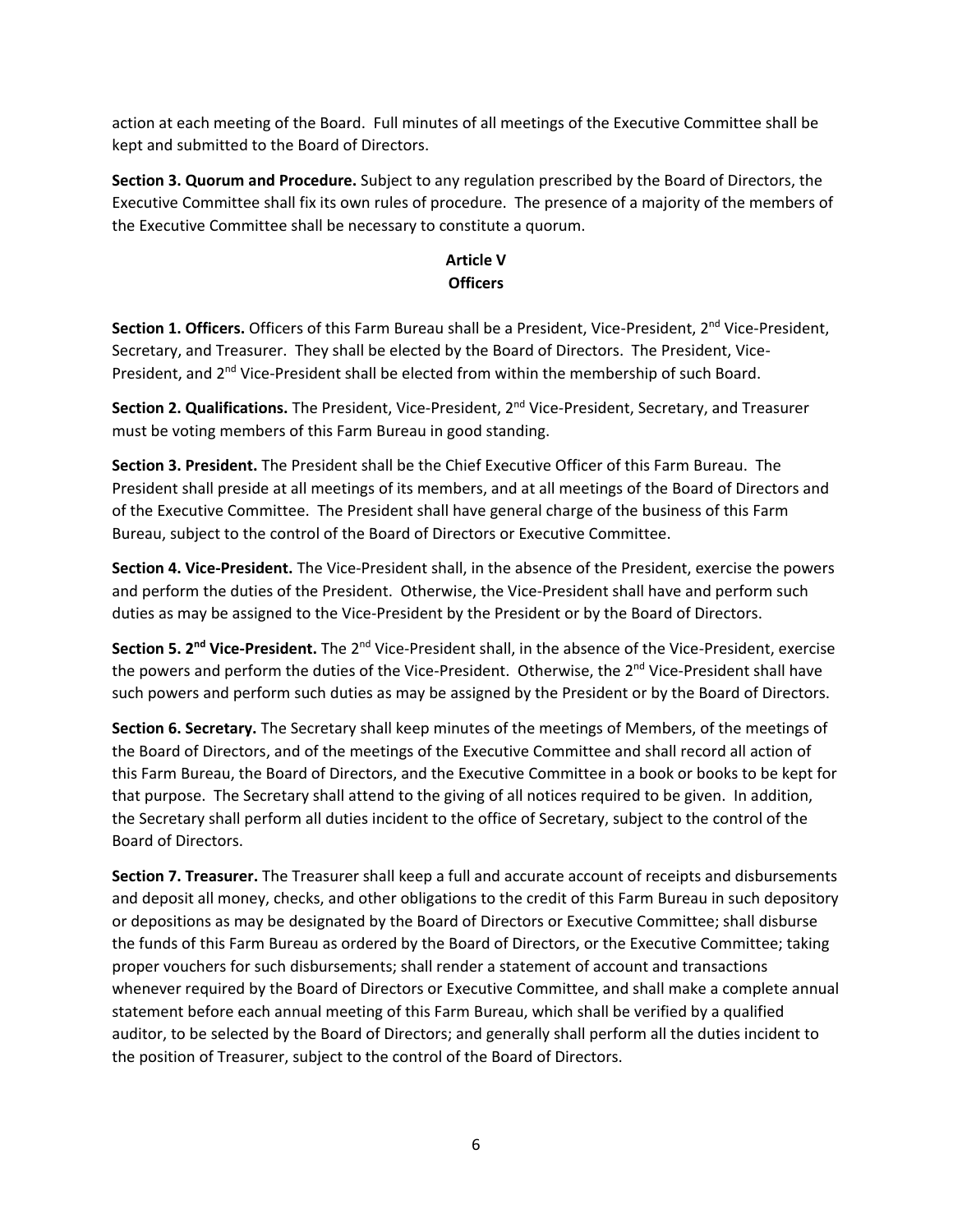The Treasurer may be required by the Board of Directors to furnish a bond conditioned for the faithful accounting for the funds and property in the Treasurer's custody in such sum and with such surety of sureties as may be fixed and required by the Board of Directors or Executive Committee. The premium on such bond shall be paid by this Farm Bureau.

**Section 8. Other Officers and Agents.** The Board of Directors may create such other offices, elect such other officers, or assistant officers, and appoint such agents as it may deem necessary, to hold office during its pleasure who shall have such authority to perform such duties as from time to time may be prescribed by the Board of Directors.

**Section 9. Removal of Officers.** Any officer of this Farm Bureau may be removed at any time by a twothirds (2/3) vote of the duly elected Board of Directors.

# **Article VI Finances**

**Section 1. Investments of Surplus Funds.** Investments of surplus funds of this Farm Bureau, over and above its cash requirements in its operations, may be made by the Treasurer of this Farm Bureau, on its behalf and in its name. Other investments or surplus corporate funds, within the limitations of law, may be authorized from time to time by the Board of Directors.

**Section 2. Investments in Stocks and Evidences of Indebtedness.** Investments in stock and evidences of indebtedness of corporations whose activities will directly or indirectly promote agriculture, or be in the best interests of those engaged therein, may be made on behalf of this Farm Bureau and in its name, upon consent at any regular meeting or special meeting called for that purpose, of the Members entitled to elect directors, provided, always, that a quorum, as ascertained by these By-Laws, be present at such meeting.

**Section 3. Borrowing Funds.** The Board of Directors may, upon consent of this Farm Bureau expressed by the vote of a majority of the members thereof, present at any regular or special meeting called for that purpose, provided always that a quorum be present, borrow money to be used solely for the purpose of this Farm Bureau, and may pledge its property thereof.

**Section 4. Distribution of Assets.** No distribution of the property of this Farm Bureau shall be made until all debts are fully paid, and then only upon its final dissolution and surrender of organization and name, and as otherwise provided by law; nor shall any distribution be made except by vote of two-thirds (2/3) of the Members present in quorum. But this prohibition shall not operate to prevent this Farm Bureau, while acting in the capacity of agent, from receiving and distributing or disbursing any fund or funds.

# **Article VII Sundry Provisions**

**Section 1. Fiscal Year.** The fiscal year of this Farm Bureau shall begin on the first day of October and terminate on the last day of September of each year.

**Section 2. Order of Business.** The order of business at all meetings insofar as possible, shall be as follows: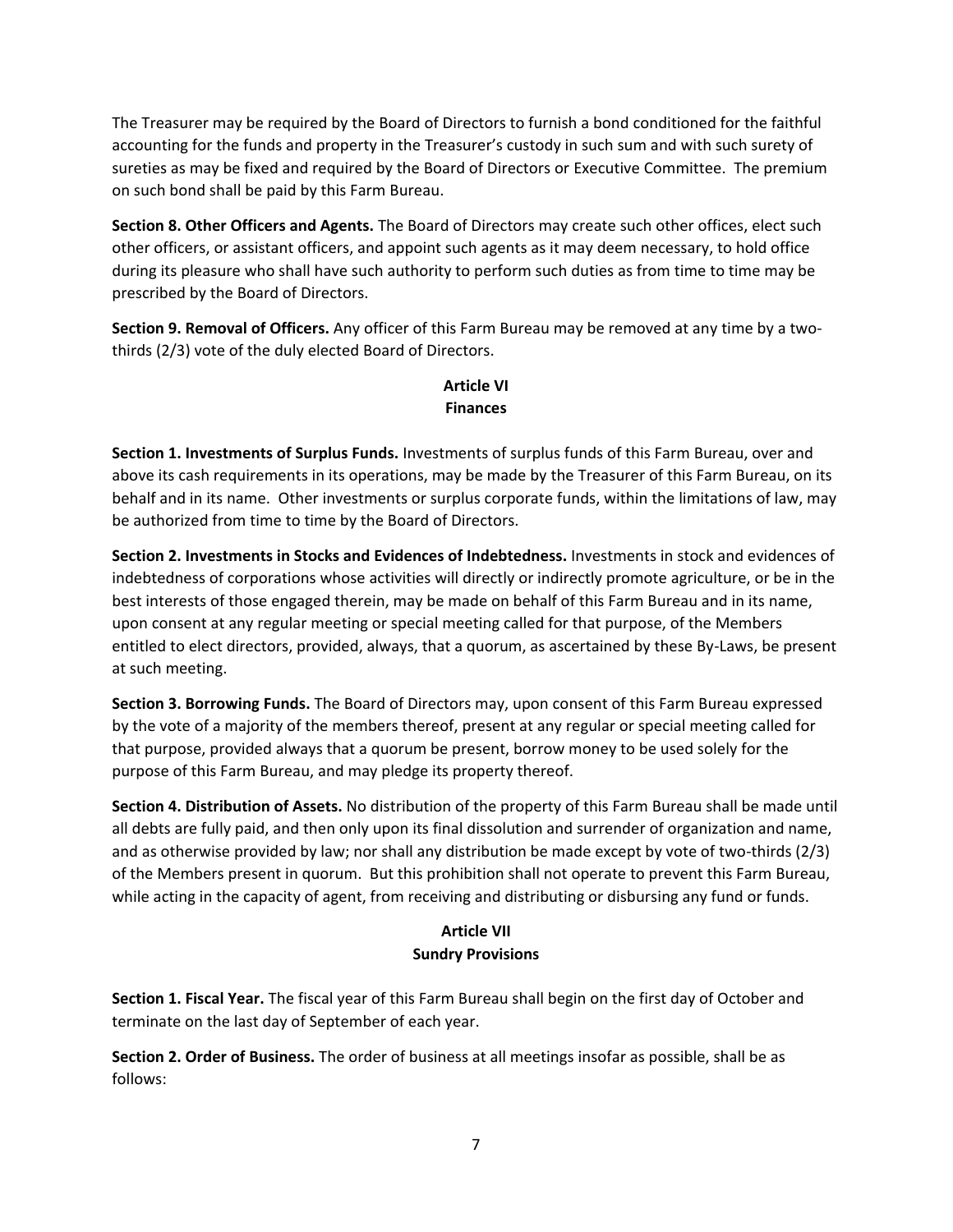- a. Call to Order
- b. Roll Call
- c. Reading of Minutes
- d. Report of Secretary
- e. Report of Treasurer
- f. Report of Committees
- g. Other Reports
- h. Unfinished Business
- i. New Business
- j. Election and Appointments
- k. Adjournment

**Section 3. Committees.** The President, with the advice and approval of the Board of Directors, shall appoint all standing and special committees. The President and Secretary shall be members, ex-officio, thereof. Committees appointed in connection with meetings of members shall be appointed by the President or elected by the meeting assembled at the pleasure of the meeting.

**Section 4. Contributions.** This Farm Bureau may receive, at the discretion of its Board of Directors, voluntary contributions in support of its program of work and activities, and for special purposes.

**Section 5. Remuneration.** Members of the Board of Directors and the Executive Committee, and officers of the Farm Bureau shall serve without remuneration, as such, but may be reimbursed at the discretion of the Board of Directors to cover necessary expense to travel and subsistence when serving this Farm Bureau under specific directions of the Board of Directors.

## **Article VIII Amendment of By-Laws**

**Section 1. Amendment of By-Laws.** Amendments to these By-Laws shall be made in the following manner:

- a. The Board of Directors shall adopt a resolution setting forth the proposed amendment and directing that it be submitted to a vote of the members at a meeting thereof which may be either an annual meeting or special meeting.
- b. Written or printed notice setting forth the proposed amendment or a summary of the changes to be affected thereby shall be given to each member entitled to vote at such meeting in the manner herein provided for giving notice of meeting of members.
- c. The proposed amendment shall be submitted to the members at such meeting and shall be adopted upon receiving at least two-thirds (2/3) of the votes entitled to be cast by members present at such meeting, provided a quorum is present.
- d. Except as otherwise provided in the By-laws, the presence or participation, including voting and taking other action, at a meeting of members, or the expression of consent or dissent to corporate action, by a member by conference telephone or other electronic means, including, without limitation, the Internet, shall constitute the presence of, or vote or action by, or consent or dissent of the member for the purposes of this subpart.